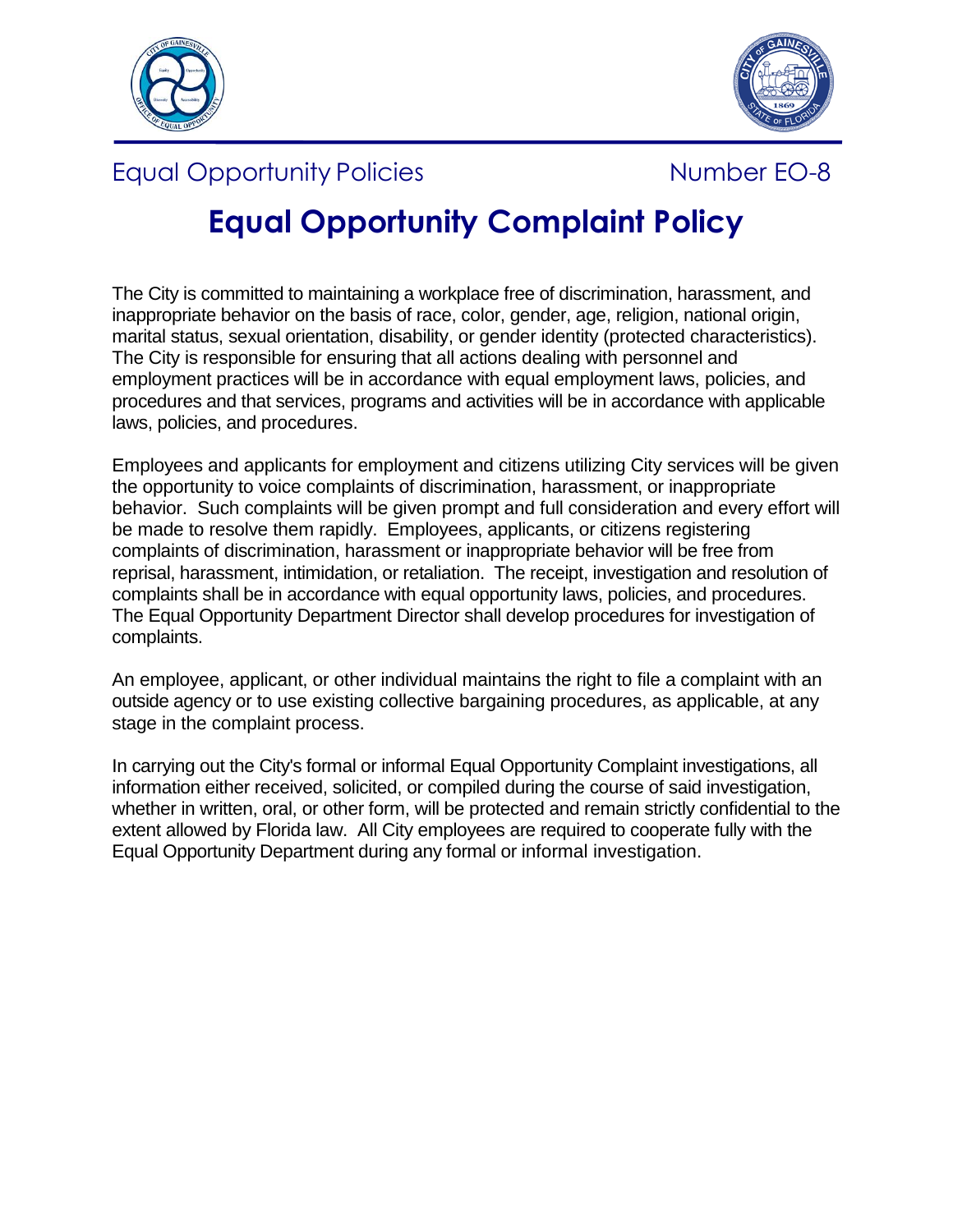### Formal Complaints:

- 1. The affected employee or citizen will complete a "Complaint of Discrimination" form in the Equal Opportunity Department within one hundred-eighty (180) days of the employee's or citizen's knowledge of the alleged act of Discrimination.
- 2. The Charter Officer or designee will have ten (10) working days from receipt of the complaint and request in which to provide information and/or documents requested by the Equal Opportunity Department Director. Any additional requests for information and/or documents should be completed within the timeframe specified by the Equal Opportunity Department Director. The response deadlines may be extended by the Equal Opportunity Department Director.
- 3. The Equal Opportunity Department Director or designee, may work alone or in conjunction with other investigator (s) selected by the Equal Opportunity Department Director to conduct a formal investigation of the alleged charges, which may include an informal hearing of persons involved, and on-site interviews of other employees who may have witnessed the alleged discriminatory act(s). If other investigators are used, they will work under the direction and supervision of the Equal Opportunity Department Director or designee and all investigative plans, interviews, requests for information, work, and scope of work will be coordinated and approved through the Equal Opportunity Department Director or designee. All reports of the investigator(s) will be submitted to the Equal Opportunity Department Director or designee.
- 4. The complainant and the alleged discriminating party may give a list of witnesses to be interviewed by the Equal Opportunity Department Director or other investigator(s) in support or denial of the charge(s) of discrimination. Also, any documents related or pertinent to the allegation(s) should be submitted to the Equal Opportunity Department Director or designee.
- 5. Prior to completing the final written investigation report, the Equal Opportunity Department Director will meet with the Charter Officer or designee and will consult with the City Attorney's Office regarding the preliminary results of the investigation. The Charter Officer or designee will be allowed to present additional information.
- 6. Upon completion of the investigation, the Equal Opportunity Department Director will submit a written investigative report of findings directly to the Charter Officer. If the complaint makes personal and direct allegations against a Charter Officer, the written investigative report will be submitted to the City Commission by the Equal Opportunity Department Director and the City Auditor.
- 7. If the complaint is against an employee working under the Charter Officer, the respective Charter Officer will meet with the Equal Opportunity Department Director to discuss the complaint or report. The Charter Officer will issue a written response directly to the Equal Opportunity Department Director and the complainant within fifteen (15) working days after receipt of the Equal Opportunity Department